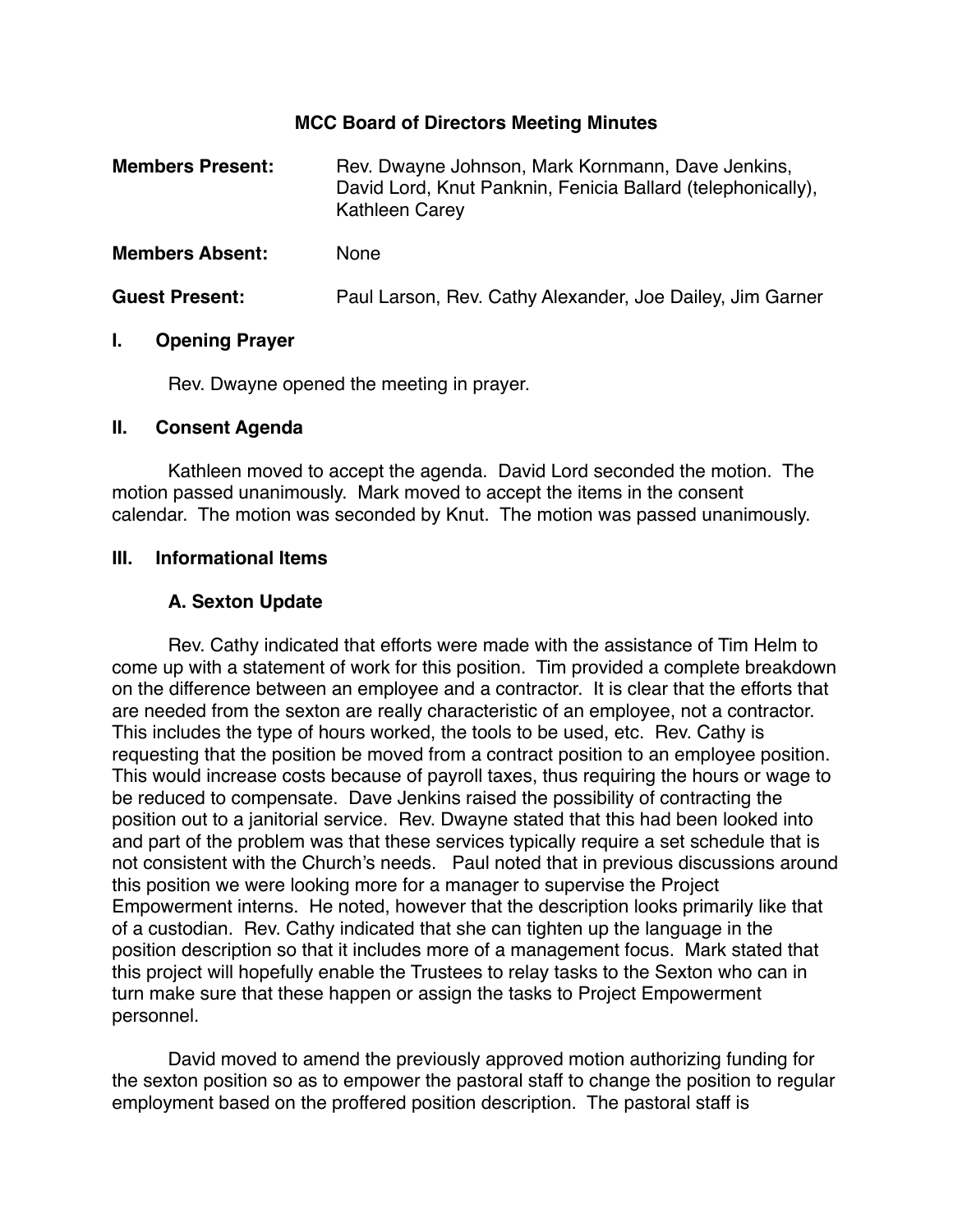empowered to set the hours and rate so long as they remain within the previously approved financial limits for this position. Mark seconded the motion. The motion passed unanimously

## **B. Global Justice Institute Offering Update**

Rev. Dwayne shared that we have been consistently providing information to the congregation about this opportunity. We currently have 48 sponsors and somewhere between \$650 and \$1,000 raised. This does not necessarily capture individuals who have used the kiosk and are putting notes that the donation is for Easter remembrances. We need to go back through prior donations to see how many of these there are. Kathleen will look into the discrepancy between the estimate based on number of sponsors and what is listed in the profit and loss statement.

# **C. Trustee's Update**

Kathleen asked Joe for clarification on the notation in the Trustee's Report that Maggio was more knowledgable in terms of the roofing needs of the Church. Joe stated that their presentation was much more thorough and impressive than other bids. They were slightly more costly, but this was outweighed by their level of professionalism. They have also been in business 19 years.

# **D. Treasurer's Report**

Kathleen noted that profit and loss statements were available. We are running at a positive for the month, which is a marked improvement over the first three months of the year. There are issues with the balance statements in terms of a discrepancy between what is listed in the bank numbers and our accounting numbers. Lance is continuing to work on getting an explanation for this.

Mark pulled numbers for the last two years. Our income and attendance numbers appear to be lower this year than in prior years. Even with a strong Easter offering we will still likely be lower than in prior years.

## **IV. Discussion/Voting Items**

## **A. Painting of Doors:**

We received three quotes for the project. Dennis Cruz came in with a solid price of \$1,650. This was approved and the project was done well. There has been discussion about painting other areas in the building as well. Mark moved to confirm the prior email vote approving funding for the project. Kathleen seconded and the motion was approved unanimously.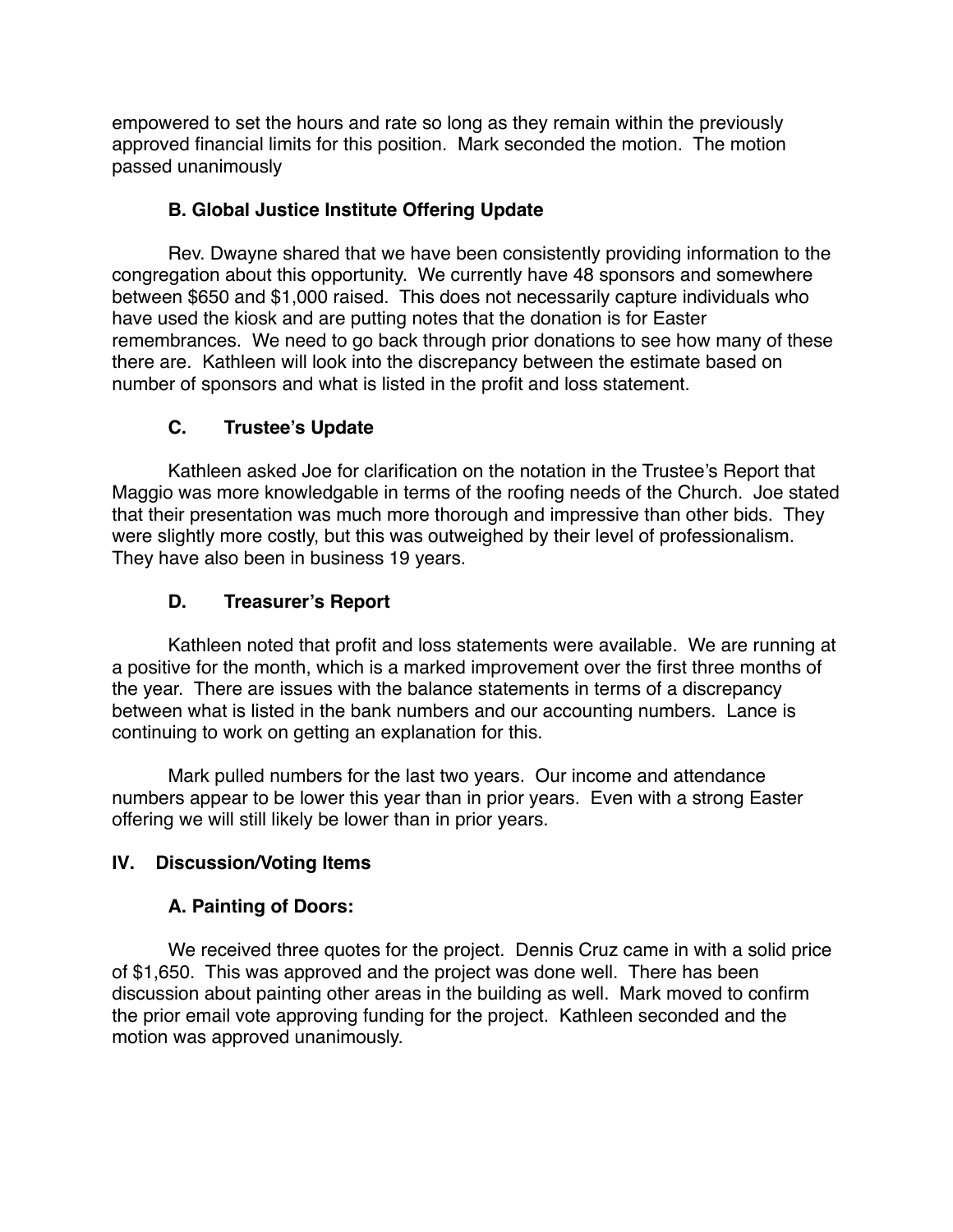### **B. Pride**

Knut reported that there have been three meetings with approximately 13 people attending. We will be participating in five different prides and are partnering with seven other churches. The first event is on May 3rd: Youth Pride. There has been consideration of whether to do a follow up on youth pride through a screening of a superhero or comic movie. The committee is working with the Young Adult Ministry to see if this would be a draw and what the legal/financial consequences of doing this would be. In prior years MCCDC has always had t-shirts as a fundraiser and to raise awareness for the event. The Pride Committee would like to do a multicolored shirt this year. This is not cost-prohibitive and a design has been generated. Last year we ordered 200 shirts and sold 150. This year we are ahead of schedule and so the committee is confident that we could sell 200. Even if only 150 are sold we would break even, so there is minimal risk. We need to advance the money to the manufacturer of the t-shirts for their production. We also do not have to pay for Pride partnership this year to make up for issues with last year. The upfront cost of the t-shirts would be \$2,172. Mark moved to approve expenditure of this amount from the General Fund. Dave Jenkins seconded the motion. The motion passed unanimously (Knut abstained).

### **C. Christmas committee Proposal:**

Last week there was a meeting regarding the toy drive for children. Last year \$500 was approved by the Board as a cushion, although the amount was not used due to donations. The Christmas Committee is asking that this amount be approved again. David Lord moved to approve \$500 from contingency and reserves for use by the Christmas Committee in running the toy drive. Mark seconded the motion. The motion passed unanimously

### **D. Audit**

David Lord talked about the Wesley initiative to create a committee of the church with members who aren't in the Finance Committee or Board to conduct an audit of the Church's books. Kathleen had talked with Robin from the Baltimore MCC about the accounting needs of each congregation. There was an idea of a hybrid approach with three members from each Church looking at the books of both congregations. Dwayne will reach out to the pastor of MCC Baltimore and then Kathleen will talk with Robin about the idea.

## **E. Nominations Committee**

David Lord continues to work on this and is soliciting potential members.

## **F. 472 Renovations/Property Management Contract**

472 Working Group: Mark noted that the 472 project ran into zoning issues. A fourth floor with terrace as currently designed will not be approved by the City. The City